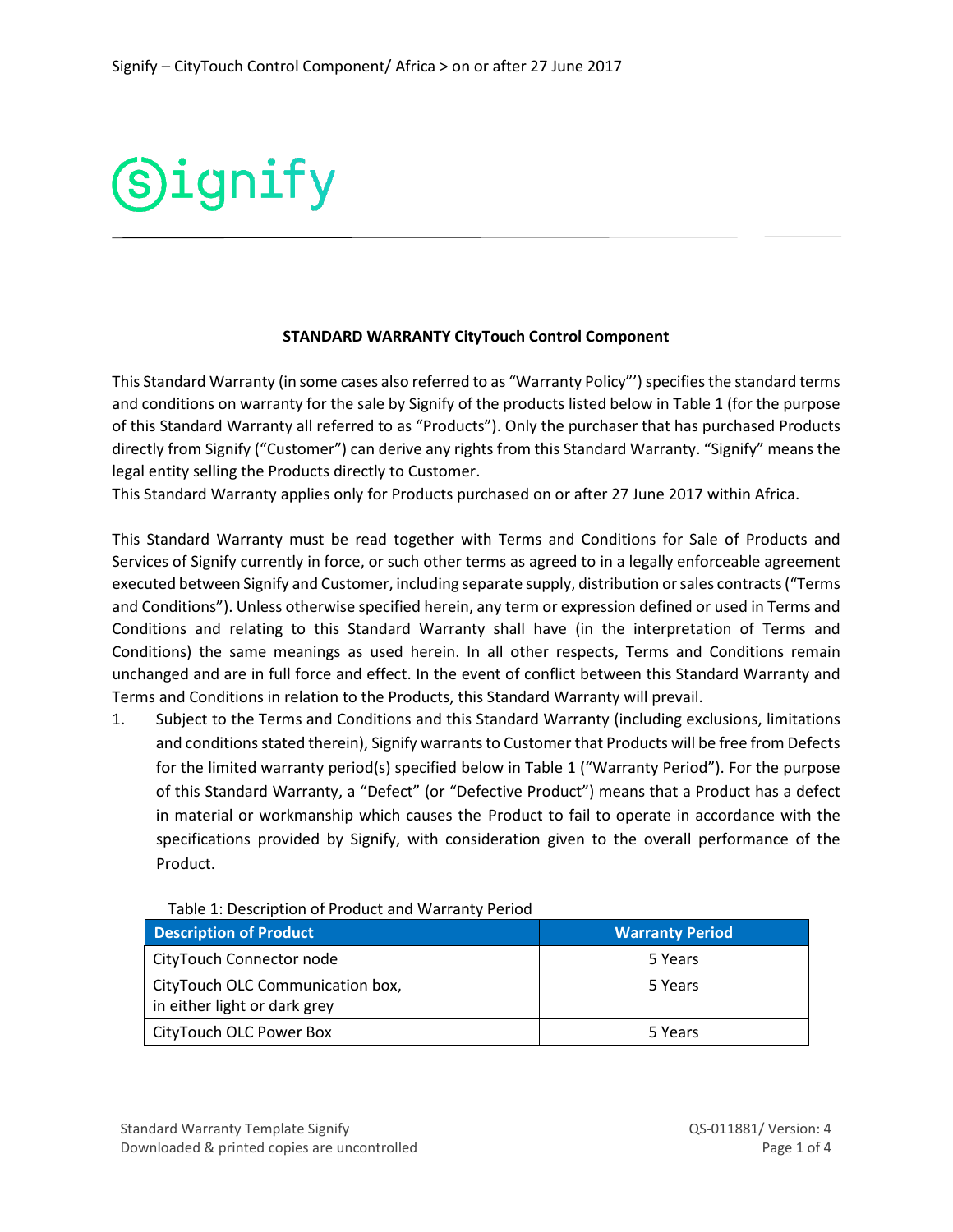- 2. Unless confirmed otherwise by Signify, a Warranty Period starts on the earlier of (i) the date of manufacturing plus six (6) months, or (ii) the date of invoice of the Product concerned.
- 3. Signify will have no obligations under this Standard Warranty if Customer is in breach of Customer's payment obligations under Terms and Conditions.
- 4. In order to be entitled to make a valid claim under warranty, Customer shall promptly notify Signify in writing of any alleged Defective Product prior to expiration of the Warranty Period for such Product. Further, the obligations of Signify under this Standard Warranty are subject to the following conditions:
	- 4.1. Customer shall keep proof of purchase for the Product available for inspection;
	- 4.2. Customer shall make claims under this Standard Warranty to Signify promptly and not later than thirty (30) days after discovery, and make available to Signify (or representatives) adequate records of operating history for the Product, at minimum the following information:
		- 4.2.1. name and/or type number of the Product;
		- 4.2.2. details of the (alleged) Defect, including the number and percentage of failures, and date-code of failure, as applicable;
		- 4.2.3. the invoice date and, if performed by Signify, the installation date of the Product; and 4.2.4. details of application, location, actual burning hours and number of switching cycles.
	- 4.3. Customer shall give a Signify representative on-site access to the Product for which Customer invokes this Standard Warranty, and, on request, send any alleged Defective Product to Signify for analysis.
	- 4.4. Customer shall obtain consent from Signify on the specifications of any tests it plans to conduct to determine whether a Defect exists.
	- 4.5. Any lawsuit relative to any claims under warranty must be filed within one (1) year of the date of the notification of the claim.
- 5. The obligations of Signify under warranty will be limited, at the option of Signify, to within a reasonable time, either repair or provide a replacement product for the Defective Product, or to an appropriate credit for the purchase price thereof. Repairs, replacements or remedies will not extend or renew the applicable Warranty Period. Signify is entitled at its option to replace the Defective Product(s) covered by warranty with a product that has minor deviations in design and/or specifications which do not affect the functionality of the Product. Signify may charge Customer for the reasonable costs incurred by Signify in relation to an alleged Defect or returned Product(s) that are found not to be a Defect, including for reasonable freight, testing and handling costs.
- 6. (De)mounting, (de)installation, removal and replacement of Products, structures or other parts of Customer's facility, decontamination, and re-installation of (Defect) Products are not covered by the warranty provided hereunder. Customer will be responsible and shall bear the costs for these activities, including costs of access for remedial warranty efforts by Signify.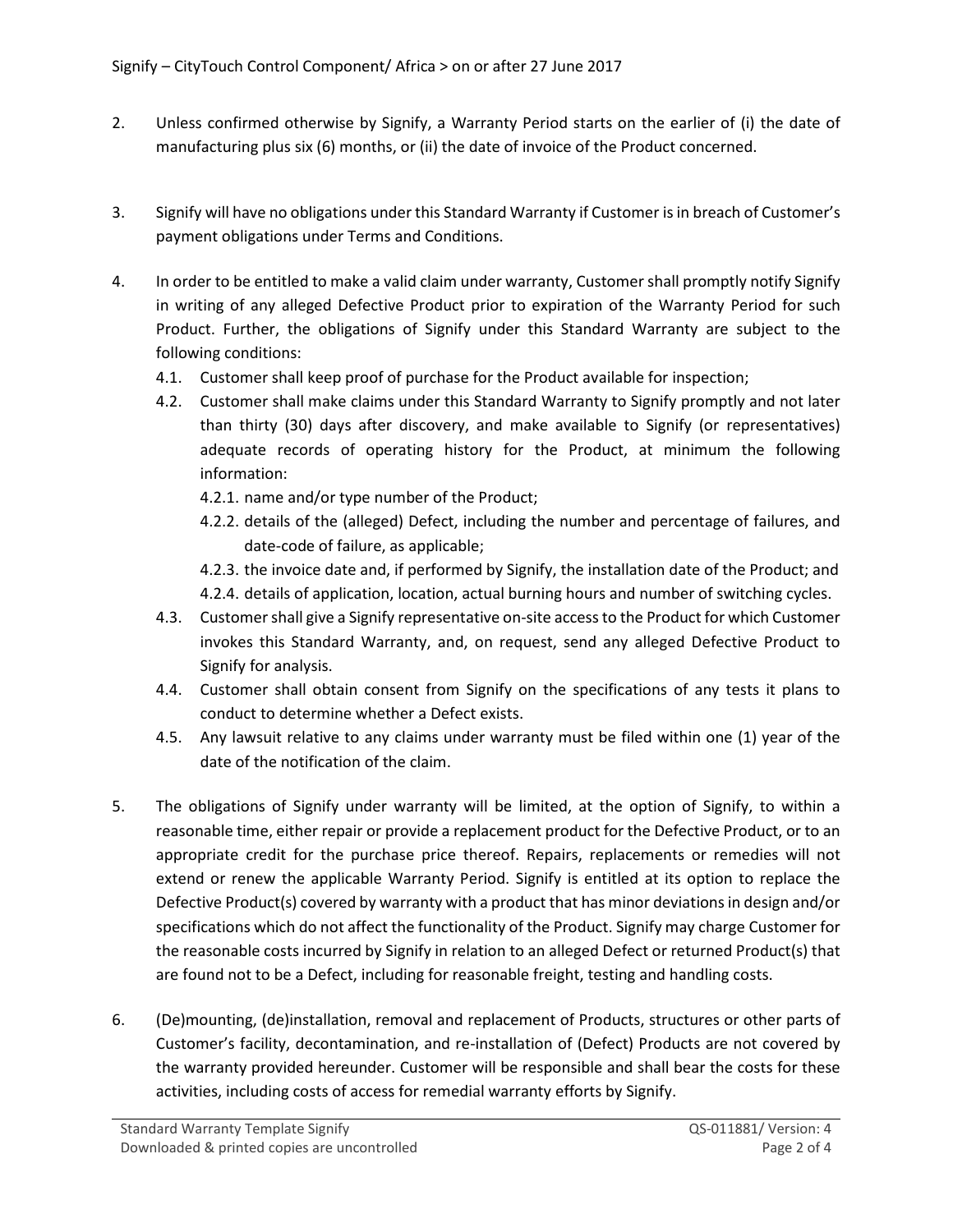- 7. Unless otherwise agreed by Signify and Customer in writing, the obligations under warranty by Signify only apply to the Products listed under section 1. Signify does not provide any warranty for any other products, including third party products and products not marked with the PHILIPS trademark or with other trademarks owned by Signify. In respect of software, Signify does not provide any warranty for any software that is not embedded in or delivered with any Products by Signify, even if Signify refers to third party software in its Documentation. The Warranty Period for customized or non-standard Products is one (1) year. Signify does not provide any warranty related to any Defect arising from designs, instructions or specifications supplied by Customer to Signify.
- 8. Signify will have no obligations under this Standard Warranty if the alleged Defect is found to have occurred as a result of any of the following:
	- 8.1. Any Force Majeure events. "Force Majeure" means any circumstances or occurrences beyond the reasonable control of Signify, whether or not foreseeable at the time of concluding the agreement for the sale of the Products, as a result of which Signify cannot reasonably perform or execute its obligations, including, without limitation, acts of God, natural catastrophes including earthquake, lightning, hurricane, typhoon, flooding or volcanic activities or extreme weather conditions, strikes, lock-outs, war, terrorism, political situation, civil unrest, riots, sabotage, vandalism, industry-wide shortages, breakdown of plant or machinery, fault or loss of electricity supply, cyber attacks and hacking or nonperformance by suppliers of Signify or by other third parties on which services rely (including connectivity and communication services);
	- 8.2. Electrical supply conditions, including supply spikes, over-voltage/under-voltage and ripple current control systems that are beyond the specified limits of the Products and those set or defined by relevant supply standards for the Product;
	- 8.3. Improper wiring, installation, change of settings or maintenance of Products or any other electrical components such as drivers not performed by (or for) Signify;
	- 8.4. Failure to adhere to installation, operating (such as specific tolerance on flux and system power), application, maintenance, or environmental instructions or guidelines prescribed by Signify or any other document accompanying the Products, or applicable safety, industry and/or electrical standards or codes;
	- 8.5. Failure to use the Products for the purposes for which these have been designed;
	- 8.6. Being subject to corrosive environments, excessive wear and tear, neglect, carelessness, accident, abuse, misuse, improper or abnormal use of the Products;
	- 8.7. Any attempt at repair, alteration or modification not authorized by Signify in writing;
	- 8.8. Usage of LED products not taking the application instructions concerning potential pollution (e.g. VOC and H2S as specified in the product design-in guide) or cleaning into account.
- 9. Customer acknowledges that the purchase price for the Product(s) is based on and reflects a proper allocation of risks and obligations of the parties related to warranty.